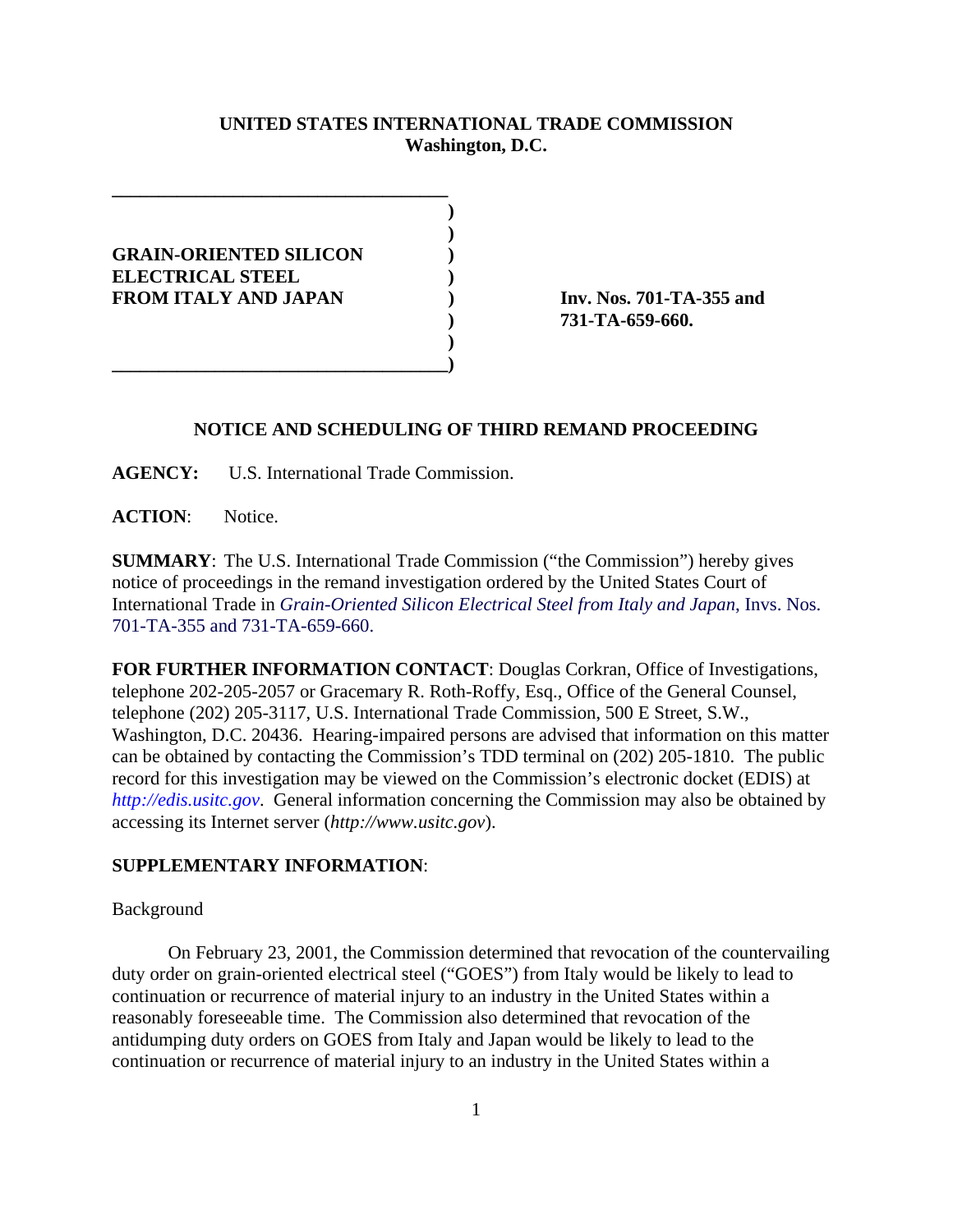reasonably foreseeable time. *Grain-Oriented Silicon Electrical Steel from Italy and Japan*, Invs. Nos. 701-TA-355 and 731-TA-659-660 (Review) USITC Pub. 3396 (February 2001). The Commission's determinations were appealed to the U.S. Court of International Trade ("Court"). On December 24, 2002, the Court remanded the Commission's determinations on the grounds that the Commission did not apply the correct "likely" standard; that the Commission failed to specifically discuss each of the four factors outlined in 19 U.S.C. §1675a(a)(2)(A)-(D); and that the Commission failed to discuss whether the likely volume of imports of subject merchandise would be significant in absolute terms or relative to U.S. production and consumption, pursuant to 19 U.S.C. § 1675a(a)(2). *Nippon Steel Corp., et al. v. United States*, Slip Op. 02-153 (December 24, 2002).

On first remand, the Commission again found that revocation of the countervailing duty order on GOES from Italy, and the antidumping duty orders on GOES from Italy and Japan would be likely to lead to a continuation or recurrence of material injury to an industry in the United States within a reasonably foreseeable time. *Grain-Oriented Silicon Electrical Steel from Italy and Japan*, Invs. Nos. 701-TA-355 and 731-TA-355 and 731-TA-659-660 (Remand) (Review), USITC Pub. 3585 (March 2003). On December 17, 2003, the Court issued an opinion remanding the Commission's first remand determination. *Nippon Steel Corp., et al. v. United States*, 301 F. Supp 1355 (CIT 2003). Specifically, the Court remanded the Commission's no discernible adverse impact, cumulation, likely volume, likely price and likely impact findings for reconsideration.

On second remand, the Commission found that revocation of the countervailing duty order on GOES from Italy, and the antidumping duty orders on GOES from Italy and Japan, would be likely to lead to a continuation or recurrence of material injury to an industry in the United States within a reasonably foreseeable time. *Grain-Oriented Silicon Electrical Steel from Italy and Japan*, Inv. Nos. 701-TA-355 and 731-TA-659-660 (Review)(Remand), USITC Pub. 3650 (Mar. 2004).

On June 15, 2005, the Court issued an opinion affirming in part and remanding in part, the Commission's affirmative sunset determination on second remand Specifically, the Court affirmed the Commission's determination with respect to discernible adverse impact, cumulation, and likely price effects. However, the Court remanded the Commission's likely volume and likely adverse impact determinations to the Commission with an order to take further action consistent with its instructions. The Commission is directed to issue its remand determination within 90 days of the issuance of the Court's decision, *i.e.*, by September 13, 2005.

### Reopening the Record

In order to assist it in making its determination on third remand, the Commission is reopening the record in this investigation to seek additional information with respect to certain of the instructions provided by the Court.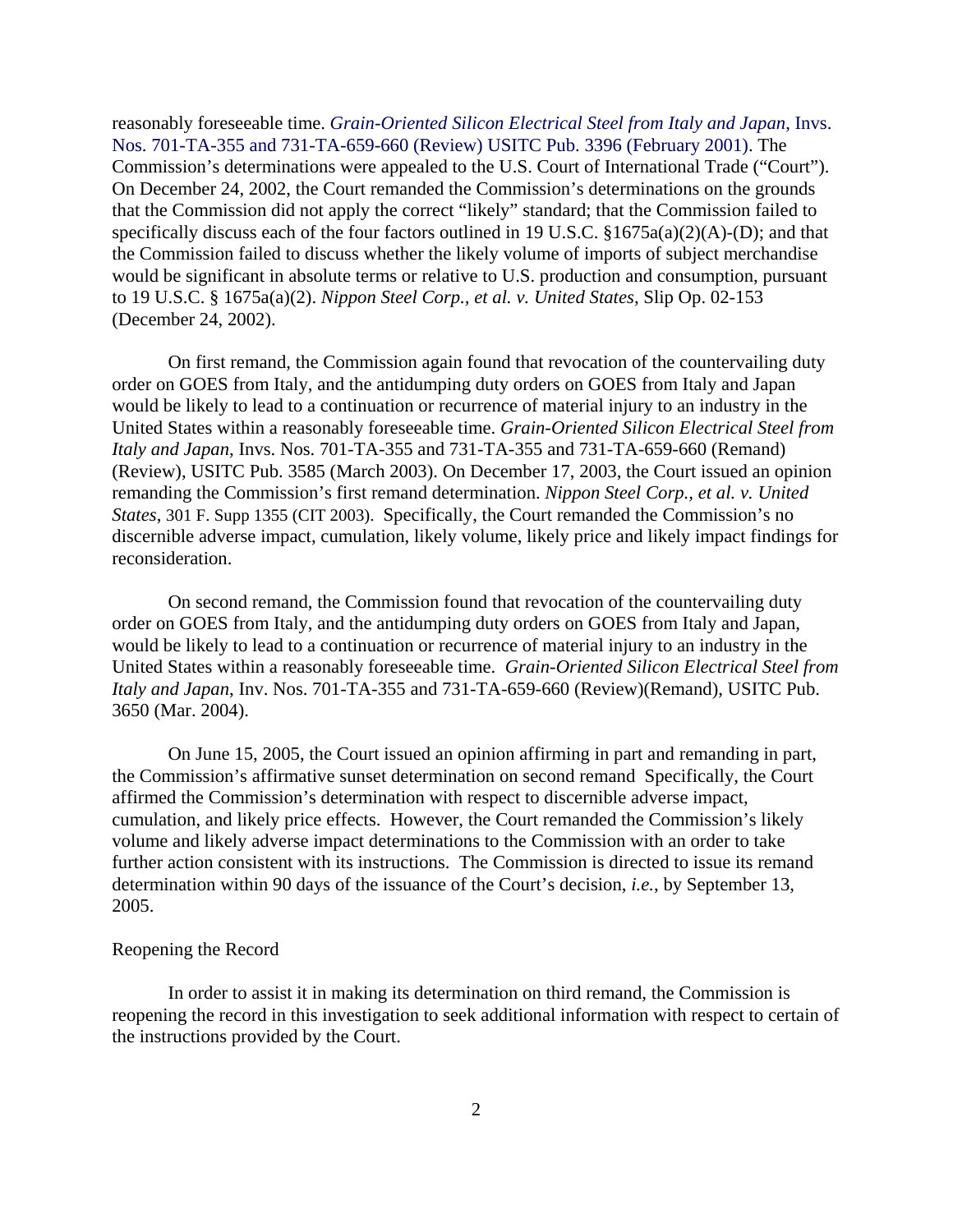# Participation in the Remand Proceedings

Only those interested parties who were parties to the original investigations (*i.e.,* persons listed on the Commission Secretary's service list) may participate in this remand proceeding. No additional filings with the Commission will be necessary for these parties to participate in the remand proceeding. Business proprietary information (BPI) obtained during the remand proceeding will be governed, as appropriate, by the administrative protective order (APO) issued in the original investigations. (Parties who participated in the original investigation, if no longer covered by the APO, are directed to contact the Commission Secretary.)

#### Written Submissions

Information obtained during the remand investigation will be released to the parties under the administrative protective order ("APO") issued in the original investigations on or about July 28, 2005. The third remand staff report will be placed in the nonpublic record on August 8, 2005, and a public version will be issued thereafter, pursuant to section 207.22 of the Commission's rules. Parties that are participating in the remand proceedings may file comments on or before August 15, 2005 with respect to how the record, as supplemented, bears on the issues presented by the panel's remand instructions.

No additional factual information may be included in such comments. Comments shall not exceed 20 pages of textual material, double-spaced and single-sided, on stationery measuring 8 1/2 x 11 inches.

All written submissions must conform with the provisions of section 201.8 of the Commission's rules; any submissions that contain business proprietary information (BPI) must also conform with the requirements of sections 201.6, 207.3, and 207.7 of the Commission's rules. The Commission rules do not authorize filing submissions with the Secretary by facsimile or electronic means, except to the extent permitted by section 201.8 of the Commission's rules, as amended, 67 FR 68036 (Nov. 8, 2002).

In accordance with sections 201.16(c) and 207.3 of the Commission's rules, each document filed by a party to the investigations must be served on all other parties to the investigations (as identified by either the public or updated BPI service list), and a certificate of service must be timely filed. The Secretary will not accept a document for filing without a certificate of service.

Parties are also advised to consult the Commission's Rules of Practice and Procedure, part 201, subparts A through E (19 CFR part 201), and part 207, subpart A (19 CFR part 207) for provisions of general applicability concerning written submissions to the Commission.

Authority: This action is taken under the authority of the Tariff Act of 1930, title VII.